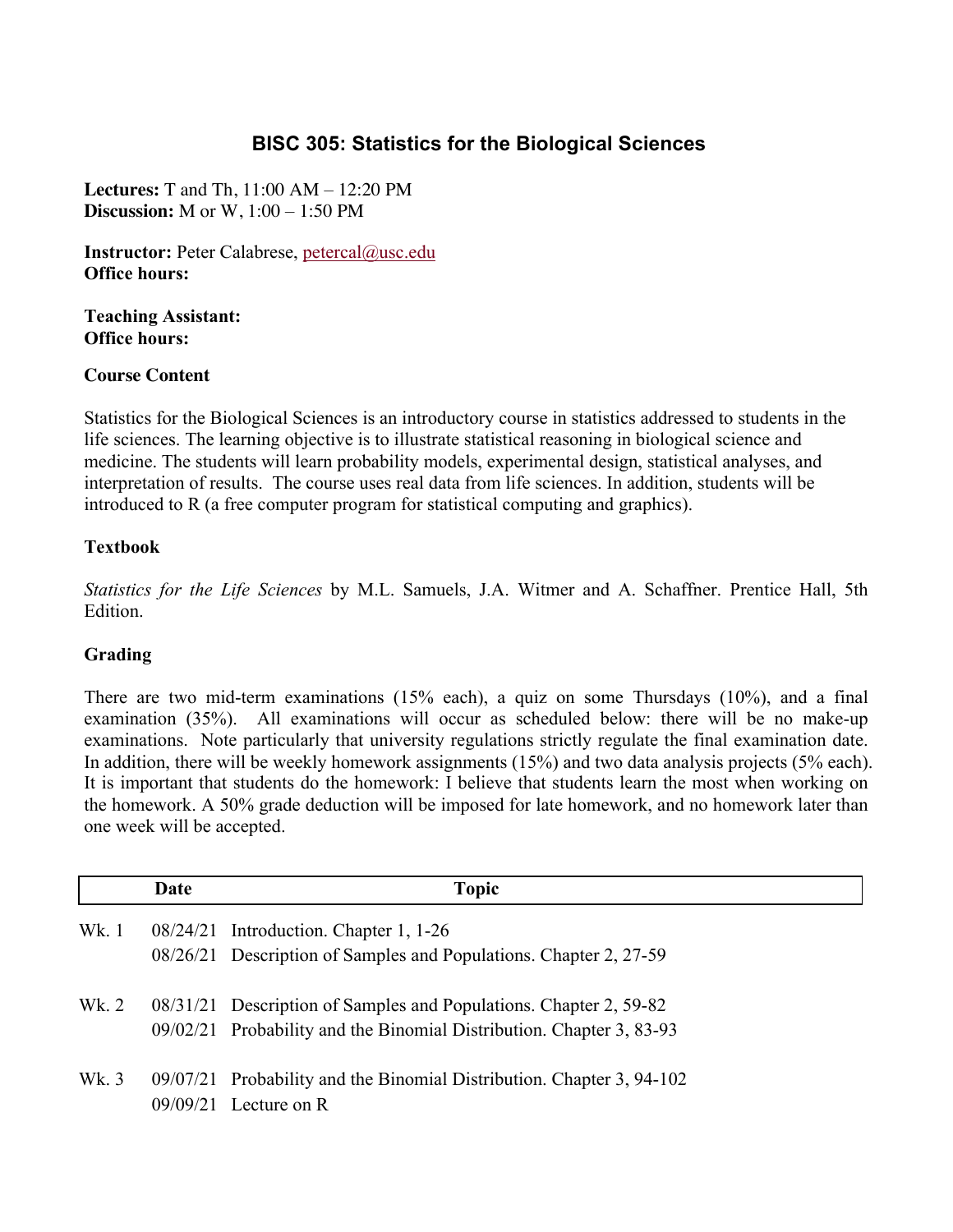| Wk. 4  |                 | 09/14/21 Probability and the Binomial Distribution. Chapter 3, 102-115                                                  |
|--------|-----------------|-------------------------------------------------------------------------------------------------------------------------|
|        | 09/16/21        | The Normal Distribution. Chapter 4, 122-140                                                                             |
| Wk. 5  | 09/21/21        |                                                                                                                         |
|        |                 | Sampling Distribution. Chapter 5, 146-169                                                                               |
|        | 09/23/21        | Confidence Intervals. Chapter 6, 171-204                                                                                |
| Wk. 6  | 09/28/21        | Confidence Intervals. Chapter 6, 205-208, 211-222                                                                       |
|        |                 | Poisson distribution and bootstrap (not in textbook)                                                                    |
|        | 09/30/21        | <b>First Midterm</b>                                                                                                    |
|        |                 |                                                                                                                         |
| Wk. 7  | 10/05/21        | Comparing of Two Independent Samples. Chapter 7, 223-248                                                                |
|        | 10/07/21        | Comparing of Two Independent Samples. Chapter 7, 249-275                                                                |
| Wk. 8  | 10/12/21        | The Wilcoxon-Mann-Whiney test, Chapter 7, 281-306                                                                       |
|        | 10/14/21        | Fall recess (no class)                                                                                                  |
|        |                 |                                                                                                                         |
| Wk. 9  |                 | 10/19/21 Paired sample t-test and confidence interval, Chapter 8, 307-318                                               |
|        |                 | 10/21/21 Paired sample non-parametric tests, Chapter 8, 325-337                                                         |
|        |                 |                                                                                                                         |
|        |                 |                                                                                                                         |
| Wk. 10 |                 | 010/26/21 Interpretation, Chapter 8, 336-340                                                                            |
|        | 10/28/21        | Categorical data, estimation of proportion, Chapter 9, 355-365<br>Categorical data, goodness-of-fit, Chapter 9, 368-382 |
|        |                 |                                                                                                                         |
| Wk. 11 | 11/02/21        | Categorical data, relationships, Chapter 10, 383-401, 407-412                                                           |
|        | 11/04/21        | Many Samples, ANOVA, Chapter 11, 442-454                                                                                |
|        |                 |                                                                                                                         |
| Wk. 12 | 11/09/21        | Many Samples, one and two-way ANOVA,                                                                                    |
|        |                 | Chapter 11, 455-465, 478-487                                                                                            |
|        |                 | 11/11/21 Second Midterm                                                                                                 |
| Wk. 13 |                 | 11/16/21 Regression, correlation, Chapter 12, 511-524                                                                   |
|        |                 | 11/18/21 Regression, linear model, Chapter 12, 525-536                                                                  |
|        |                 |                                                                                                                         |
| Wk. 14 |                 | 11/23/21 Regression, linear model guidelines, Chapter 12, 537-560                                                       |
|        | 11/25/21        | Thanksgiving (no class)                                                                                                 |
|        |                 |                                                                                                                         |
| Wk. 15 |                 | 11/30/21 Multivariate analysis (not in textbook)                                                                        |
|        | 12/02/21 Review |                                                                                                                         |
|        |                 |                                                                                                                         |

**Final Exam: Tuesday, December 14, 8 – 10 am**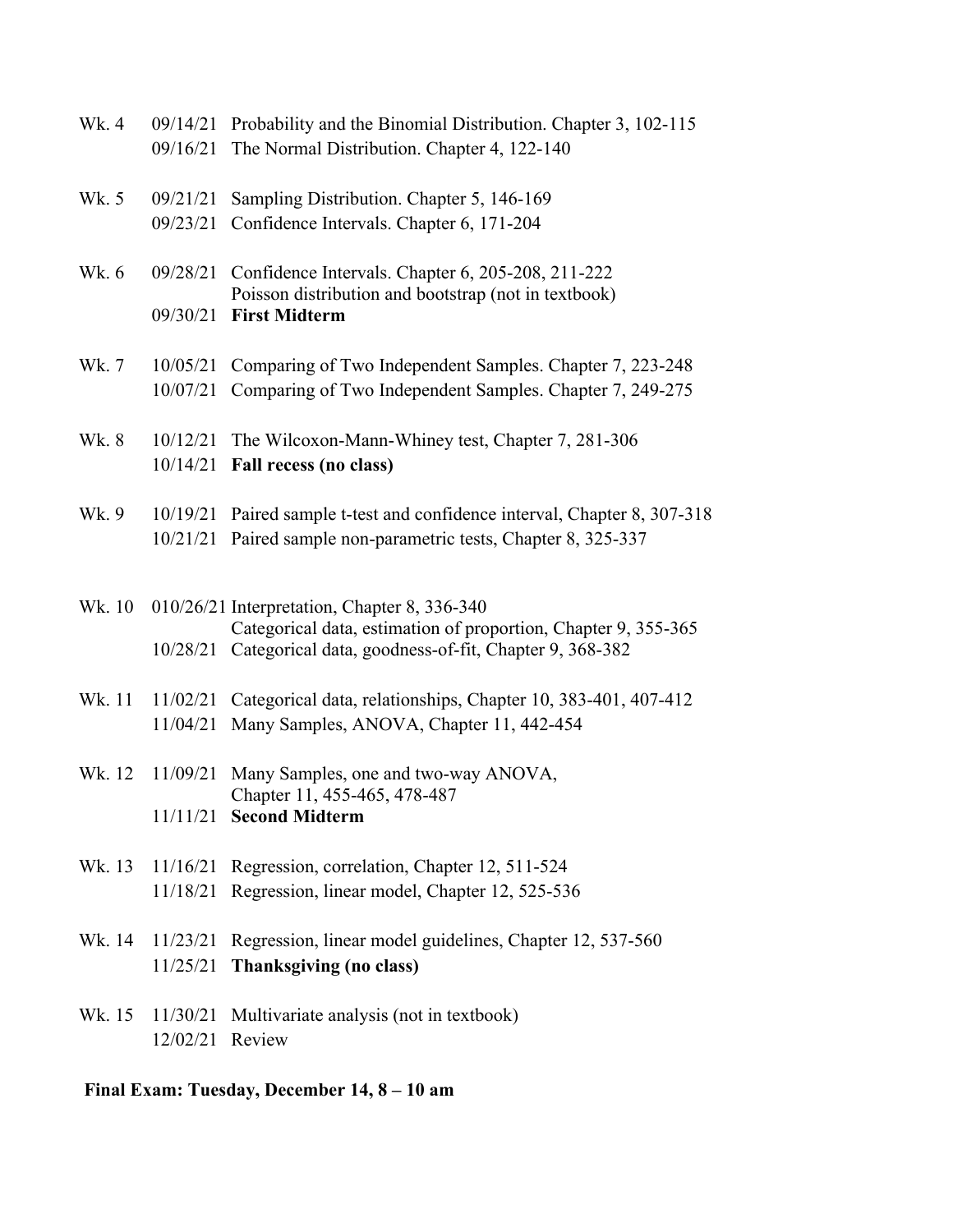## **Statement on Academic Conduct and Support Systems**

#### **Academic Conduct:**

Plagiarism – presenting someone else's ideas as your own, either verbatim or recast in your own words – is a serious academic offense with serious consequences. Please familiarize yourself with the discussion of plagiarism in SCampus in Part B, Section 11, "Behavior Violating University Standards" policy.usc.edu/scampus-part-b. Other forms of academic dishonesty are equally unacceptable. See additional information in SCampus and university policies on scientific misconduct, policy.usc.edu/scientific-misconduct.

### **Support Systems:**

*Counseling and Mental Health - (213) 740-9355 – 24/7 on call* studenthealth.usc.edu/counseling

Free and confidential mental health treatment for students, including short-term psychotherapy, group counseling, stress fitness workshops, and crisis intervention.

*National Suicide Prevention Lifeline - 1 (800) 273-8255 – 24/7 on call* suicidepreventionlifeline.org

Free and confidential emotional support to people in suicidal crisis or emotional distress 24 hours a day, 7 days a week.

*Relationship and Sexual Violence Prevention Services (RSVP) - (213) 740-9355(WELL), press "0" after hours - 24/7 on call*

studenthealth.usc.edu/sexual-assault

Free and confidential therapy services, workshops, and training for situations related to gender-based harm.

#### *Office of Equity and Diversity (OED) - (213) 740-5086 | Title IX – (213) 821-8298* equity.usc.edu, titleix.usc.edu

Information about how to get help or help someone affected by harassment or discrimination, rights of protected classes, reporting options, and additional resources for students, faculty, staff, visitors, and applicants.

*Reporting Incidents of Bias or Harassment - (213) 740-5086 or (213) 821-8298* usc-advocate.symplicity.com/care\_report

Avenue to report incidents of bias, hate crimes, and microaggressions to the Office of Equity and Diversity |Title IX for appropriate investigation, supportive measures, and response.

*The Office of Disability Services and Programs - (213) 740-0776* dsp.usc.edu

Support and accommodations for students with disabilities. Services include assistance in providing readers/notetakers/interpreters, special accommodations for test taking needs, assistance with architectural barriers, assistive technology, and support for individual needs.